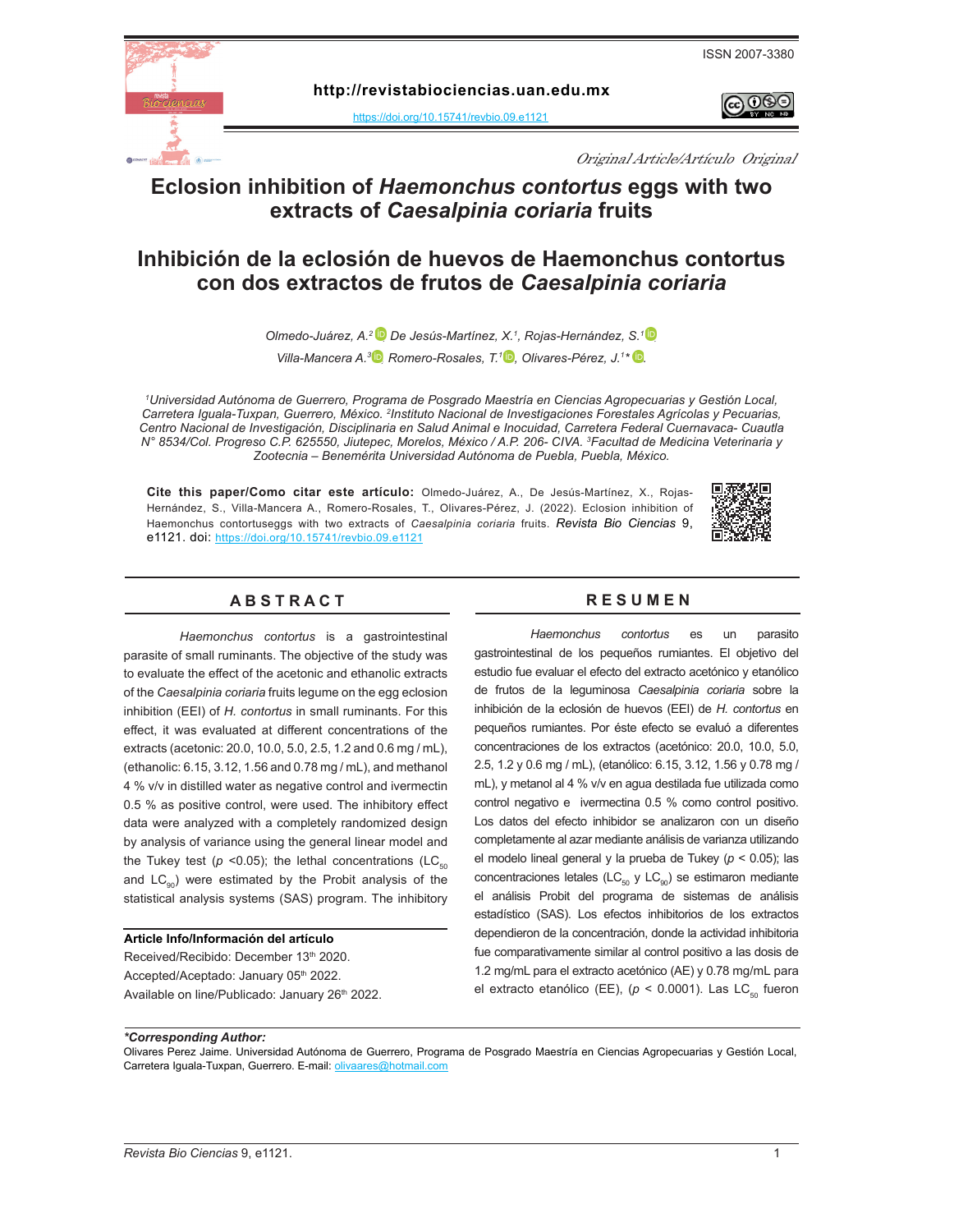# revista<br>Ociencias

effects of the extracts depended on the concentration, where the inhibitory activity was comparatively similar to the positive control doses of 1.2 mg/mL for the acetonic extract (AE) and 0.78 mg/mL for the ethanolic extract (EE),  $(p < 0.0001)$ . The LC<sub>50</sub> were AE = 0.23 mg/mL and EE = 0.014 mg/mL;  $LC_{0.9}$  AE = 1.04 mg/mL and EE = 0.14 mg/mL. The results indicate that the EEI of the extracts elaborated with the *C. coriaria* fruits in acetonic and ethanolic solvent have inhibitory activity against *H. contortus* eggs eclosion, nevertheless, requires further investigations as antiparasitic for oral use in animals.

### **K E Y W O R D S**

*Caesalpinia coriaria*, *Haemonchus contortus*, parasite, eggs.

#### **Introduction**

Parasitism is one of the main problems that affect small ruminants, and in this group, gastrointestinal nematodes (GIN) are the most important cause of mortality in sheep and goats in the tropics of Mexico (Delgado, A. *et al.,* 2016; Zapata *et al.,* 2016; Canul-Ku *et al.,* 2012). *H. contortus* is a gastroenteric nematode that parasitizes the abomasum of ruminants (sheep, goats and cattle) and is epidemiologically the most important with 70% prevalence in tropical regions (Olivares *et al.,* 2012; Ehsan *et al.,* 2020) This parasite is the most pathogenic (Baltrusis *et al.,* 2020), it feed on blood, injury the abomasal epithelium and clinically causes epithelium inflammation, emaciation, anemia and hypoproteinemia with losses of up to 500 mL of blood/day, submandibular edema, drooping of the productive parameters (production of wool, milk and meat), and in many cases death of infected animals (Eshan *et al.,* 2020). The frequent use of anthelmintic for the parasites control has been one of the causes that has led to the resistance development of these microorganisms (Laca-Megyesi *et al.,* 2020). The parasites are a problem from a biological and economic point of view, especially when the inadequate use of chemical dewormers is abused, this has promoted the development of the anthelminthic resistance (Muñiz-Lagunes *et al.,* 2015). Kaplan & Vidyashankar (2012) reported resistance of *H. contortus* to ivermectin, moxidectin, levamizole and albendazole in 76 %, 24 %, 98 % and 54 % of the studied goat and sheep herds; to  $AE = 0.23$  mg/mL y  $EE = 0.014$  mg/mL;  $LC_{0.0}$   $AE = 1.04$  mg/ mL y EE = 0.14 mg/mL. Los resultados indican que la EEI de los extractos elaborados con los frutos de C. coriaria en disolvente acetónico y etanólico tienen actividad inhibitoria contra huevos de H. contortus, sin embargo, requiere de mayores investigaciones como antiparasitario para su uso vía oral en animal.

### **P A L A B R A S C L A V E**

*Caesalpinia coriaria*, *Haemonchus contortus*, parásito, huevos.

#### **Introducción**

El parasitismo es uno de los principales problemas que afectan a los pequeños rumiantes, y en este grupo, los nematodos gastrointestinales (GIN) son la causa más importante de mortalidad en ovejas y cabras en el trópico de México (Delgado, A. *et al.,* 2016; Zapata *et al.,* 2016; Canul-Ku *et al.,* 2012). *H. contortus* es un nematodo gastroentérico que parasita el abomaso de los rumiantes (ovinos, caprinos y bovinos) y es epidemiológicamente el más importante con una prevalencia del 70 % en las regiones tropicales (Olivares *et al.,* 2012; Ehsan *et al.,* 2020). Éste parásito es el más patógeno (Baltrusis *et al.,* 2020), se alimenta de sangre, lesiona el epitelio abomasal y clínicamente provoca inflamación del epitelio, emaciación, anemia e hipoproteinemia con pérdidas de hasta 500 mL de sangre/día, edema submandibular, caída de los parámetros productivos (producción de lana, leche y carne), y en muchos casos muerte de animales infectados (Eshan *et al.,* 2020). El uso frecuente de antihelmínticos para el control de parásitos ha sido una de las causas que ha propiciado el desarrollo de resistencias de éstos microorganismos (Laca-Megyesi *et al.,* 2020). Los parásitos son un problema desde el punto de vista biológico y económico, especialmente cuando se abusa del uso inadecuado de desparasitantes químicos, esto ha promovido el desarrollo de la resistencia a los antihelmínticos (Muñiz-Lagunes *et al.,* 2015). Kaplan & Vidyashankar (2012) reportaron resistencia de *H. contortus* a ivermectina, moxidectina, levamizol y albendazol en 76 %, 24 %, 98 % y 54 % de los rebaños de cabras y ovejas estudiados; a tetrahidropirimidinas y lactonas macrocíclicas (Baltrusis *et al.,* 2020).

El impacto del parasitismo por GIN ha motivado el desarrollo de investigaciones en medicina alternativa, como el uso de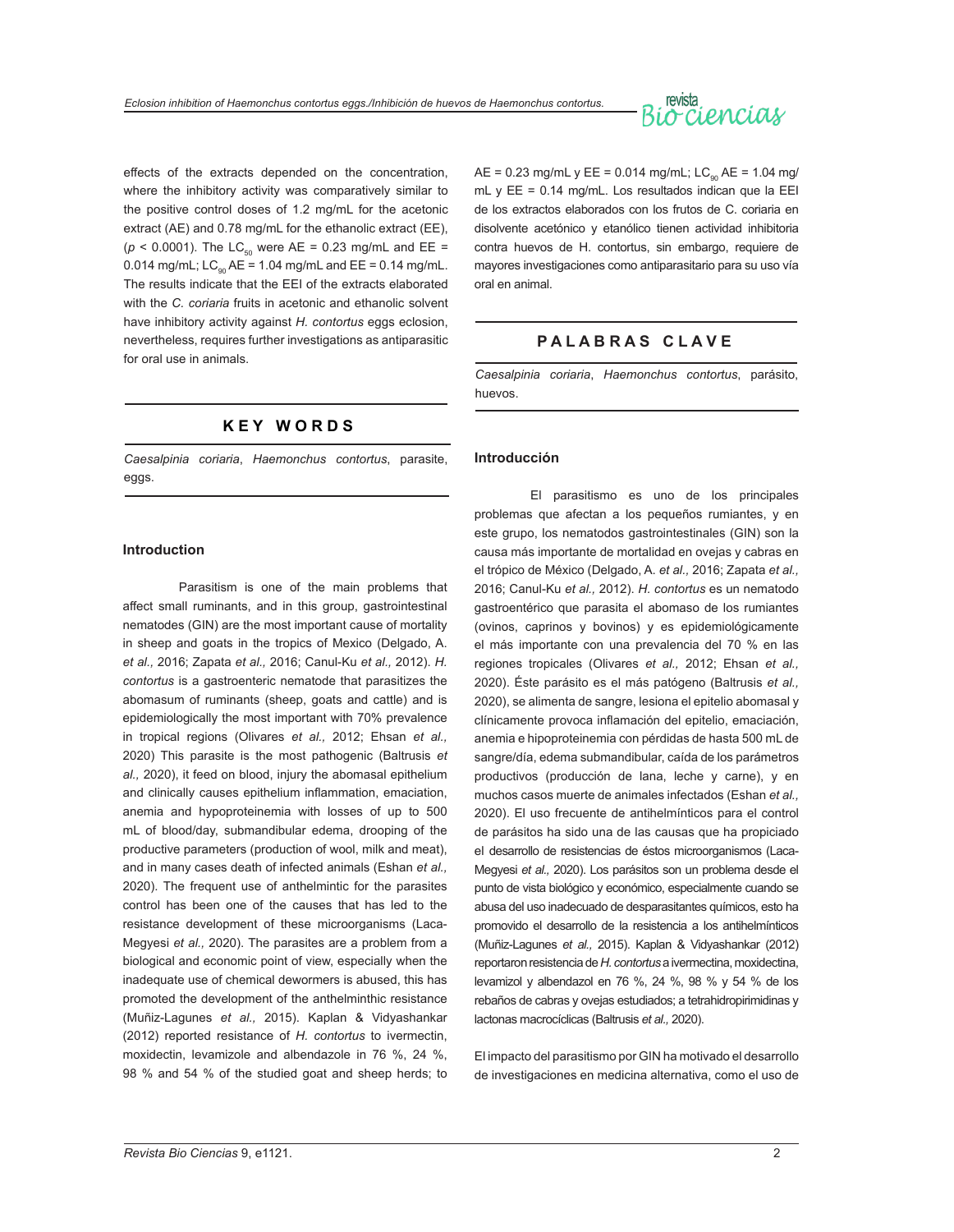

tetrahydropyrimidines and macrocyclic lactones (Baltrusis *et al.,* 2020).

The impact of parasitism by GIN has motivated the development of investigation in alternative medicine, such as the use of biological agents (fungi and hematophagous mites) (Pérez-Pérez *et al.,* 2014; Von de - Fernex *et al.,* 2015; Olmedo *et al.,* 2014; García-Ortiz *et al.,* 2015) and medicinal plants or extracts of tree leaves with nematicidal properties of use in ruminants (León-Castro *et al.,* 2015; Olivares *et al.,* 2012; Carvalho *et al.,* 2012). Manuel-Pablo *et al.* (2020) reported that the supply of a diet with 4.5 % tannins from the *C. coriaria* fruits in goats; they had a daily consumption of 45 g of the secondary compounds without negative effects on health, weight gain and feed conversion of the animals. The arboreal legume *C. coriaria* Jacq. Willd, is commonly known as "Cascalote", is widespread in the Tierra Caliente region of Guerrero and contains a high variety of secondary metabolites such as tannins, gallic acid, and flavonoids (Sánchez-Carranza *et al.,* 2017), gallotannins (methyl gallate) and their derivatives were also identified (De Jesús-Martínez *et al.,* 2018). The objective of the study was to evaluate the acetonic and ethanolic extracts from *C. coriaria* fruits against *H. contortus* eggs.

#### **Material and Methods**

Vegetative material corresponded to *C. coriaria* dried fruit (5000 g) were collected in march in the Tierra Caliente region of Guerrero, Mexico, located at 18° 20´ 30" NL and 100 39`18" WL, which were brought to total dryness through of a forced-air heater at 40 °C. Subsequently they were subjected to a milling with a Mini Wiley Mill, to obtain a particle size of 1 mm.

#### **Preparation of acetonic and ethanolic extracts**

Each acetone and ethanol extracts were elaborated separately preparing a solution of 300 g of dried fruits of *C. coriaria* suspended in 2000 mL of the solvents, during 72 h, at room temperature, to extract polar secondary compounds and intermediate polarity. Then the liquid solutions of the extracts were filtered with different filters separately in the following order, first gauze, then cotton and finally filter paper, the residual solvents were removed by distillation under reduced pressure with the help of a rotary evaporator (Buchi R-114) at 60 °C, and finally, they were dried by Lyophilization processes (Labconco FreeZone -105 °C) to obtain the semi-solid extracts. The agentes biológicos (hongos y ácaros hematófagos) (Pérez-Pérez *et al.,* 2014; Von de - Fernex *et al.,* 2015; Olmedo *et al.,* 2014; García-Ortiz *et al.,* 2015) y plantas medicinales o extractos de hojas de árboles con propiedades nematicidas de uso en rumiantes (León-Castro *et al.,* 2015; Olivares *et al.,* 2012; Carvalho *et al.,* 2012). Manuel-Pablo *et al.* (2020) informaron que el suministro de una dieta con 4.5 % de taninos de los frutos de *C. coriaria* en cabras; tuvieron un consumo diario de 45 g de los compuestos secundarios sin efectos negativos sobre la salud, el aumento de peso y la conversión alimenticia de los animales. La leguminosa arbórea *C. coriaria* Jacq. Willd, comúnmente conocido como "Cascalote", está muy extendido en la región de Tierra Caliente de Guerrero y contiene una gran variedad de metabolitos secundarios como taninos, ácido gálico y flavonoides (Sánchez-Carranza *et al.,* 2017), también, fueron identificados los galotaninos (galato de metilo) y sus derivados (De Jesús-Martínez *et al.,* 2018). El objetivo del estudio fue evaluar los extractos acetónicos y etanólicos de frutos de *C. coriaria* contra huevos de *H. contortus*.

#### **Material y métodos**

El material vegetal correspondió a frutos secos de *C. coriaria* (5000 g), fueron recolectados en marzo en la región de Tierra Caliente de Guerrero, México, ubicada a 18° 20´ 30" NL y 100 39`18" WL, los cuales fueron llevados a sequedad total a través de un calentador de aire forzado a 40 ºC. Posteriormente se sometieron a una molienda con un Molino Mini Wiley, para obtener un tamaño de partícula de 1 mm.

#### **Preparación de extractos acetónico y etanólico**

Cada uno de los extractos de acetona y etanol, fueron elaborados por separado preparando una solución de 300 g de frutos secos de *C. coriaria* suspendidos en 2000 mL de los solventes, durante 72 h, a temperatura ambiente, con el fin de extraer compuestos secundarios polares y de polaridad intermedia. Luego se filtraron las soluciones líquidas de los extractos con diferentes filtros por separado en el siguiente orden, primero gasa, luego algodón y finalmente papel filtro, los disolventes residuales se eliminaron por destilación a presión reducida con la ayuda de un rotavapor (Buchi R-114) a 60° C, y finalmente se secaron mediante procesos de Liofilización (Labconco FreeZone -105 °C) para obtener los extractos semisólidos. Los extractos secos sin disolvente (36 g) se almacenaron a -40 °C hasta su uso en los bioensayos *in vitro*.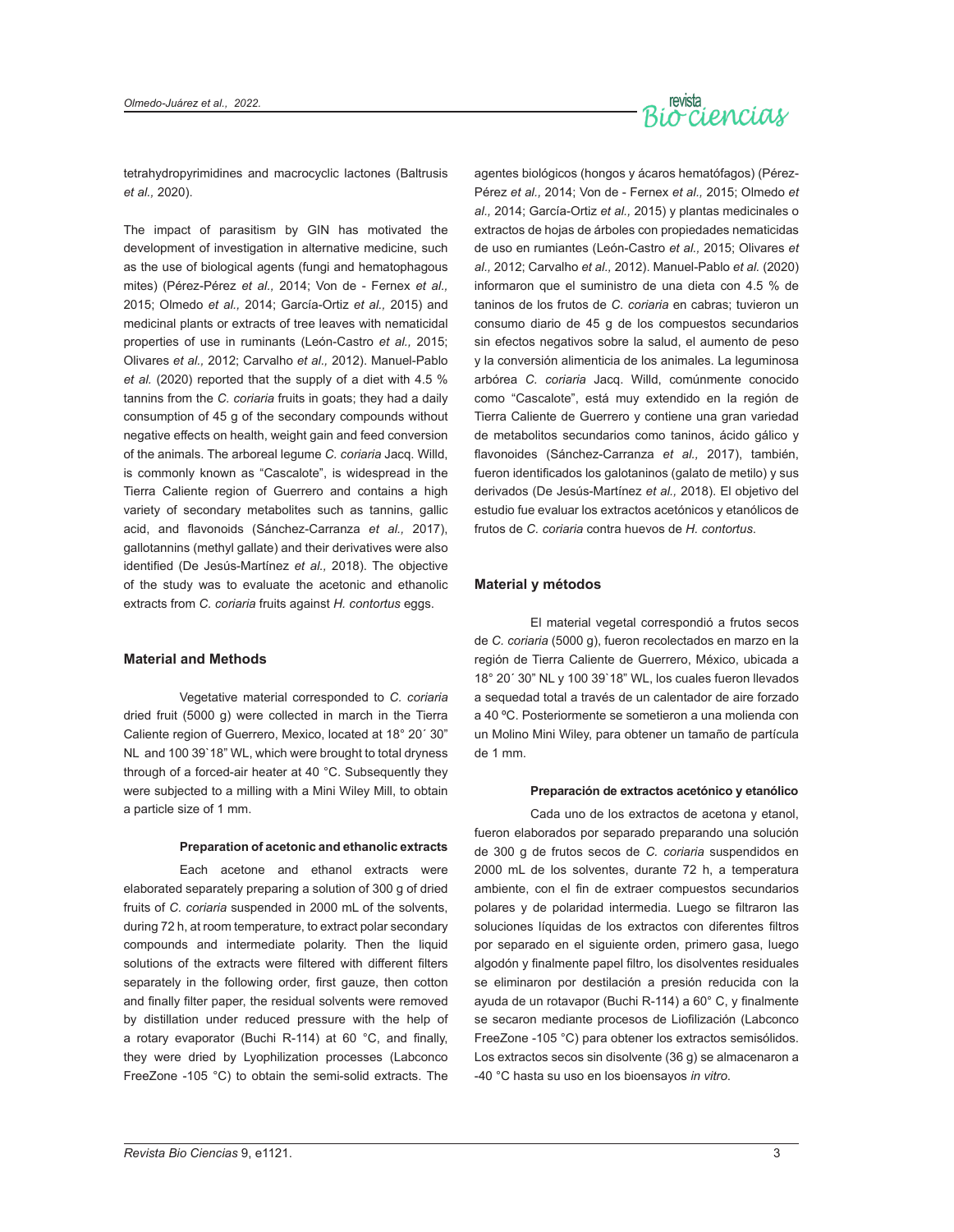

solvent-free dry extracts (36 g) were stored at -40 °C until their use in the *in vitro* bioassays.

#### **Biological material**

#### **Obtaining** *Haemonchus contortus* **eggs**

The *H. contortus* eggs were used obtained of the feces from an ovine experimentally infected with infective larvae  $(L_2)$  of the parasite (strain INIFAP, 350 L<sub>3</sub>/kg of BW of the animal). The eggs were concentrated through the passage in different sieves (200, 100, 75 and 37 μm in diameter) and by density gradients in 40 % sucrose solution.

#### **Eggs eclosion inhibition (% EEI)**

Eight 96-well microtiter plates were used. The treatments were acetonic and ethanolic extracts at different concentrations (20, 10, 5, 2.5, 1.2 and 0.6 mg / mL) and (6.15, 3.12, 1.56 and 0.78 mg / mL), 4 % methanol as a negative control and ivermectin injectable solution (5 mg / mL; Ivomec® Pour ON Boehringer Ingelheim laboratory) as a positive control. Fifty µL of an aqueous suspension containing 100 ± 150 *H. contortus* eggs were placed in each well. Subsequently, aliquots of 50 μL of the extracts and controls were added, having a final volume of 100 μL per well. The plates were incubated by 48 hours at a temperature of 28 ° C, with 100 % humidity (at an incubator Ecoshel model Cl-80). The egg eclosion process was stopped by adding 10 μL of 5 % lugol solution. Finally, a total count of eggs or larvae of each well was performed and the EEI percentage was determined by the following formula: % EEI = [(number of eggs) / (number of larvae + number of eggs)] \* 100.

#### **Statistical analysis**

The data were analyzed under a completely randomized design, with the following statistical model: *Y<sub>ij</sub>* =  $\mu$  + *T<sub>i</sub>* + *ξ<sub>ij</sub>*; where: *Y<sub>ij</sub>* = eclosion inhibition;  $\mu$  = general mean;  $T_{\scriptscriptstyle{f}}$  = effect of the extracts and controls ξ*<sup>i</sup>* = the random error of the treatment. The difference between means was compared with the Tukey test (*p*  $<$  0.05). In addition, minimum (LC $_{50}$ ) and maximum  $(LC_{00})$  lethal concentrations were determined using the PROBIT procedure of the SAS statistical package (SAS 2002).

#### **Material biológico**

#### **Obtención de huevos de** *Haemonchus contortus*

Se utilizaron huevos de *H. contortus* obtenidos de las heces de un ovino infectado experimentalmente con larvas infecciosas (L<sub>3</sub>) del parásito (cepa INIFAP, 350 L<sub>3</sub>/kg de BW del animal). Los huevos se concentraron a través del paso en diferentes tamices (200, 100, 75 y 37 μm de diámetro) y por gradientes de densidad en solución de sacarosa al 40 %.

#### **Inhibición de la eclosión de huevos (% EEI)**

Fueron utilizadas ocho placas de microtitulación de 96 pocillos. Los tratamientos fueron extractos acetónico y etanólico a diferentes concentraciones (20, 10, 5, 2.5, 1.2 y 0.6 mg/mL) y (6.15, 3.12, 1.56 y 0.78 mg / mL), metanol al 4 % como control negativo e ivermectina solución inyectable (5 mg / mL; Ivomec® Pour ON laboratorio Boehringer Ingelheim) como control positivo. Fueron colocados 50 µL de una suspensión acuosa que contenía 100 ± 150 huevos de *H. contortus* en cada pocillo. Posteriormente se agregaron alícuotas de 50 μL de los extractos y controles, teniendo un volumen final de 100 μL por pocillo. Las placas se incubaron por 48 horas a una temperatura de 28 °C, con 100 % de humedad (en una incubadora Ecoshel modelo Cl-80). El proceso de eclosión de huevos se detuvo agregando 10 μL de solución de lugol al 5 %. Finalmente, se realizó un recuento total de huevos o larvas de cada pocillo y se determinó el porcentaje de EEI mediante la siguiente fórmula: % EEI = [(número de huevos) / (número de larvas + número de huevos)] \* 100.

#### **Análisis estadístico**

Los datos fueron analizados bajo un diseño completamente al azar, con el siguiente modelo estadístico: *Y<sub>ij</sub>* = *μ* + *T<sub>i</sub>* + *ξ<sub>ij</sub>*; donde: *Y<sub>ij</sub>* = inhibición de la eclosión; μ = media general; *T<sub>i</sub>* = efecto de los extractos y controles; ξ<sub>i</sub> = el error aleatorio del tratamiento. La diferencia entre medias se comparó con la prueba de Tukey (*p* < 0.05). Además, se determinaron las concentraciones letales mínima ( $\mathsf{LC}_{\scriptscriptstyle{50}}$ ) y máxima (LC<sub>oo</sub>) utilizando el procedimiento PROBIT del paquete estadístico SAS (SAS 2002).

#### **Resultados y Discusión**

Los resultados obtenidos en el estudio evidenciaron que los extractos de los frutos de esta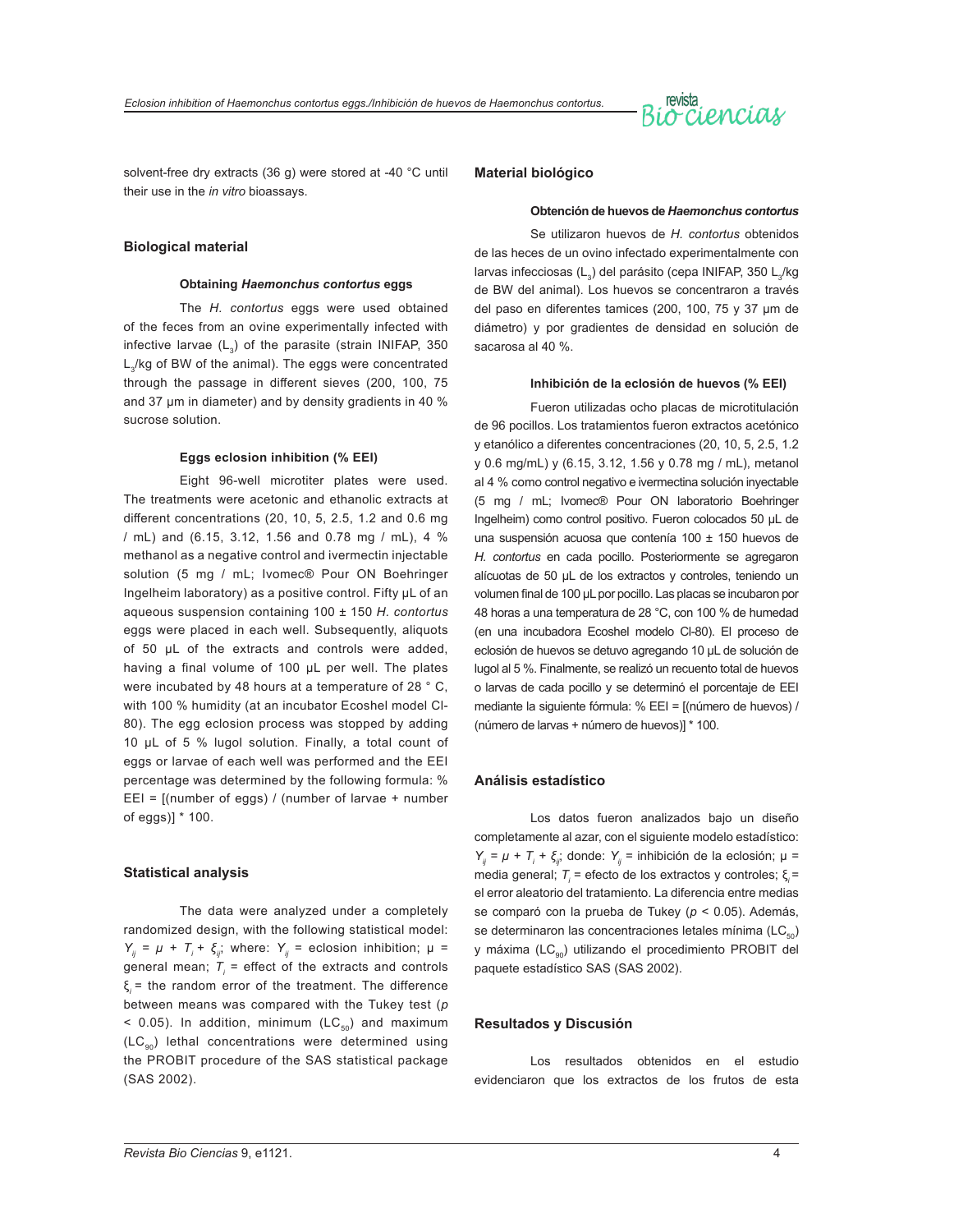

#### **Results and Discussion**

The results obtained in the study showed evidence that the extracts of the fruits of this arboreal legume have inhibitory effects on the eclosion of *H. contortus* eggs. In the percentages of EEI, the effects were close to 100 % at the concentration doses of 2.5 and 3.12 mg L of the acetonic (Figure 1) and ethanolic (Figure 2) extracts respectively, this means that both extracts used effectively inhibited the eclosion of eggs to the interrupt their development. Figure 3 shows the images with the readings of the eggs after their incubation with the different treatments, the images 3A, 3B and 3C showed the high eclosion of eggs to  $\mathsf{L}_\mathsf{1}$  larvae that were observed when they were incubated with the negative controls (methanol at 4 % and  $H_2O$ ). The 3D, 3E and 3F images showed the remaining eggs that were inhibited by exposure to the *C. coriaria* fruit extracts. Poné *et al.* (2011) reported that the active compounds in the extracts penetrate the envelope (cuticle) of the egg and prevent its development and/or paralyze the larvae of the first embryonic stage. Delgado-Nuñez *et al.* (2020) reported an interruption of embryonic development and a 30 % reduction in the cell mass and shell of the egg. In addition, some eggs showed irregular edges and deformations that produced a wrinkled surface appearance.

Ademola *et al.* (2011), Zebre *et al.* (2017) when using an acetonic solvent observed that tannins extracted from

leguminosa arbórea tienen efectos inhibidores sobre la eclosión de huevos de *H. contortus*. En los porcentajes de EEI, los efectos fueron cercanos al 100 % a las dosis de concentración de 2.5 y 3.12 mg/mL de los extractos acetónico (Figura 1) y etanólico (Figura 2) respectivamente, esto significa que los extractos utilizados inhibieron efectivamente la eclosión de los huevos al interrumpir su desarrollo. En la Figura 3 se muestran las imágenes con las lecturas de los huevos después de su incubación con los diferentes tratamientos, las imágenes 3A, 3B y 3C mostraron la alta eclosión de huevos a larvas L<sub>1</sub> que se observaron cuando se incubaron con los controles negativos (metanol al 4 % y  $H_2$ O). Las imágenes 3D, 3E y 3F mostraron los huevos remanentes que fueron inhibidos por la exposición a los extractos de frutos de *C. coriaria*. Pone *et al.* (2011) informaron que los compuestos activos en los extractos penetran la envoltura (cutícula) del huevo e impiden su desarrollo y/o paralizan las larvas de la primera etapa embrionaria. Delgado-Nuñez *et al.* (2020) informaron de una interrupción del desarrollo embrionario y una reducción del 30 % en la masa celular y la cáscara del huevo. Además, algunos huevos mostraron bordes irregulares y deformaciones que produjeron una apariencia de superficie arrugada.

Ademola *et al.* (2011), Zebré *et al.* (2017) al utilizar un solvente acetónico observaron que los taninos extraídos de *Cassia alata*  y *Acacia raddiana*, respectivamente, fueron responsables de la inhibición de la eclosión de huevos y la inducción de mortalidad



**Figure 1. Eggs eclosion inhibition of** *H. contortus* **exposed to acetonic extract elaborated with** *C. coriaria* **fruits (abc different literals eclosion inhibition differed between treatments)**

**Figura 1. Inhibición de la eclosión de huevos de** *H. contortus* **expuestos al extracto acetónico elaborado con frutos de** *C. coriaria* **(abcdiferentes literales, la inhibición de la eclosión difirió entre tratamientos)**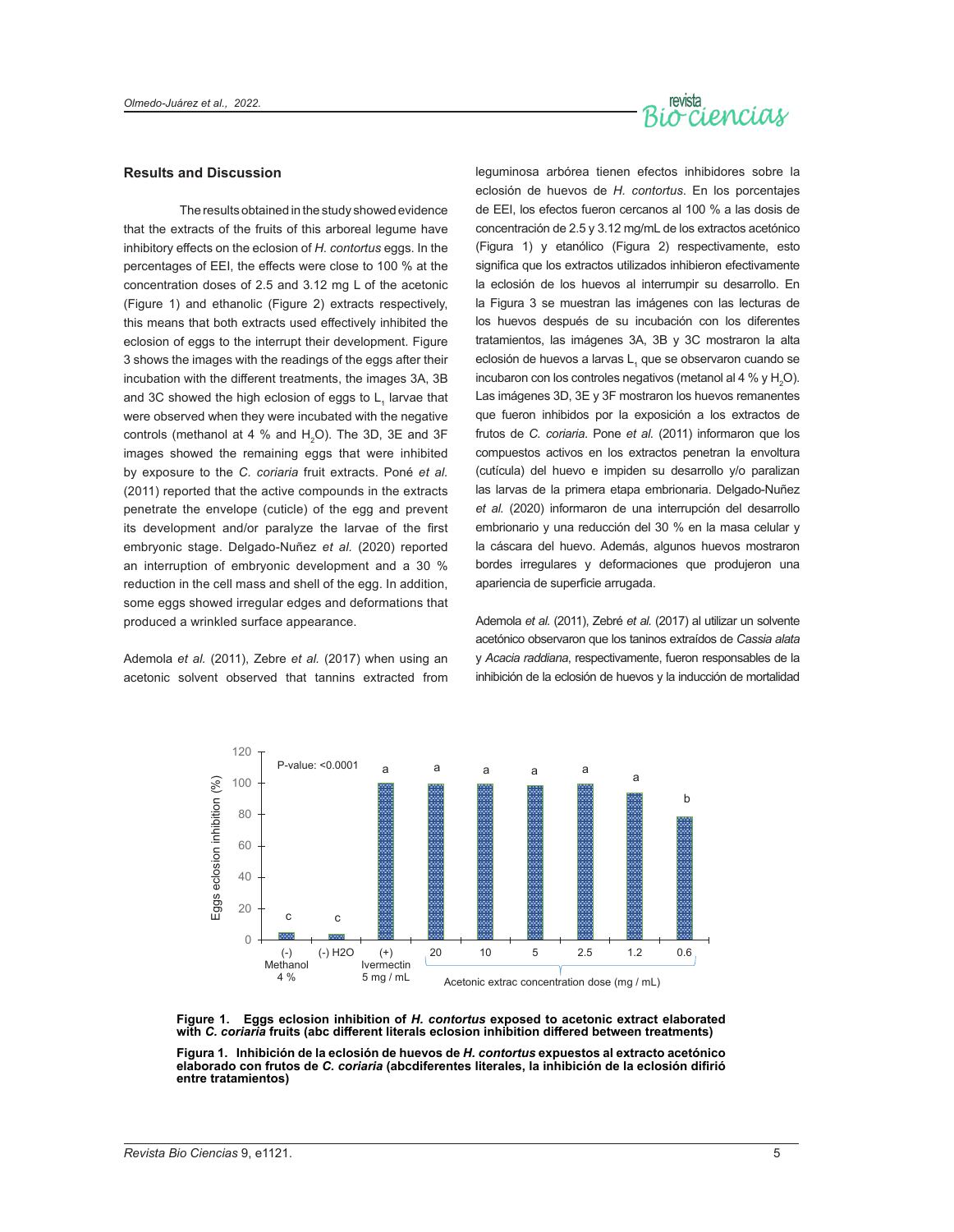# revista<br>Occiencias



**Figure 2. Eggs eclosion inhibition of** *H. contortus* **exposed to ethanolic extract elaborated**  with *C. coriaria* fruits (<sup>abc</sup> different literals eclosion inhibition differed between treatments).

**Figura 2. Inhibición de la eclosión de huevos de** *H. contortus* **expuestos al extracto etanólico elaborado con frutos de** *C. coriaria* **(abcdiferentes literales, la inhibición de la eclosión difirió entre tratamientos).**



**Figure 3. Microscopic images that represented the readings of the** *H. contortus* **eggs: (A, B and C) showed the high eggs eclosion to L1 larvae in the negative controls, (D, E and F) showed the remaining eggs inhibited by exposure to** *C. coriaria* **fruits extracts.**

**Figura 3. Imágenes microscópicas que representaron las lecturas de los huevos de** *H. contortus***: (A, B y C) mostraron la alta eclosión de huevos a larvas L1 en los controles negativos, (D, E y F) mostraron los huevos remanentes inhibidos por exposición a extractos de frutos de** *C. coriaria***.**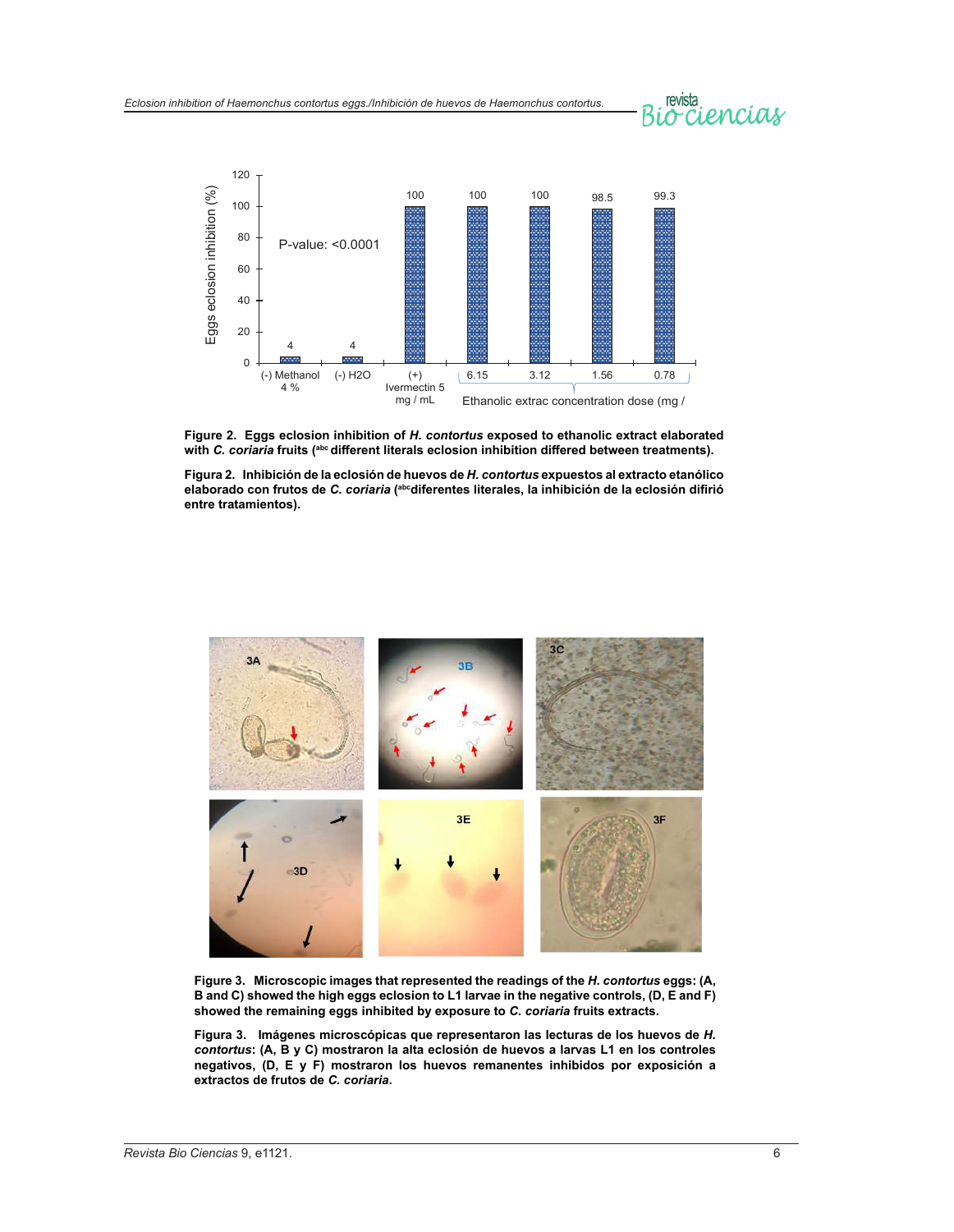

*Cassia alata* and *Acacia raddiana*, respectively, were responsible of eggs eclosion inhibition and adult stage *H. contortus* mortality inducing, but damages in the enveloped of the eggs was not they described. Similar results were obtained by Carvalho *et al.* (2012), Akkari *et al.* (2014), Cabardo & Portugaliza (2017) when they used ethanol solvent observed that tannins extracted polarly from several plants rich in condensed tannins, showed in studies *in vitro* activity to inhibit the eclosion of eggs, infective stage larvae  $(L<sub>3</sub>)$  and caused paralysis and / or death in adult parasites. These antecedents indicated that the use of acetonic and ethanolic solvents extracted secondary polar compounds that showed activity against *H. contortus* eggs. Veloz-Garcia *et al.* (2004) reported as main phenolic compounds to gallic and tannic acids in the cascalote pods, in another study De Jesús-Martínez *et al.* (2018) reported to the gallotannins (methyl gallate) and their derivatives as primordial secondary compounds, for this reason, the effects observed against the parasite eggs in this study, could be attributed to the action of these compounds.

The lethal concentrations (LC $_{50}$  and LC $_{90}$ ) of the extracts used are shown in Figure 4A and 4B. In the acetonic extract, an LC $_{50}$  of 0.23 mg/mL and LC $_{90}$  of 1.04 mg/mL are observed, and for the ethanolic extract an  $LC_{50}$  of 0.014

de *H. contortus* en estado adulto, pero no se describieron daños en la envoltura de los huevos. Carvalho *et al.* (2012), Akkari *et al.* (2014), Cabardo & Portugaliza (2017) Obtuvieron resultados similares cuando utilizaron etanol como solvente, observaron que los taninos extraídos polarmente de varias plantas ricas en taninos condensados, mostraron en estudios *in vitro* actividad para inhibir la eclosión de huevos, larvas en estadio infectivo (L $_{3})$ y provocaron parálisis y/o muerte en parásitos adultos. Estos antecedentes indicaron que el uso de solventes acetónicos y etanólicos extrajo compuestos polares secundarios que mostraron actividad contra huevos de *H. contortus*. Veloz-García *et al.* (2004) reportaron como principales compuestos fenólicos a los ácidos gálico y tánico en las vainas de cascalote, en otro estudio De Jesús-Martínez *et al.* (2018) reportaron a los galotaninos (galato de metilo) y sus derivados como compuestos secundarios primordiales, por esta razón, los efectos observados contra los huevos del parásito en este estudio, podrían atribuirse a la acción de éstos compuestos.

Las concentraciones letales (LC $_{50}$  y LC $_{90}$ ) de los extractos utilizados se muestran en la Figura 4A y 4B. En el extracto acetónico se observaron  $LC_{50}$  de 0.23 mg/mL y  $LC_{90}$  de 1.04 mg/mL, y para el extracto etanólico se observó una  $LC_{50}$  de 0.014 mg/mL y  $LC_{90}$  de 0.14 mg/mL. Los resultados mostraron un efecto dependiente de la concentración en los diferentes extractos, sin embargo, comparativamente



**Figure 4. Lethal concentrations of the acetonic (A) and ethanolic (B) extract elaborated with** *C. coriaria* **fruits on the egg eclosion inhibition of** *H. contortus***.**

**Figura 4. Concentraciones letales del extracto acetónico (A) y etanólico (B) elaborado con frutos de** *C. coriaria* **sobre la inhibición de la eclosión de huevos de** *H. contortus***.**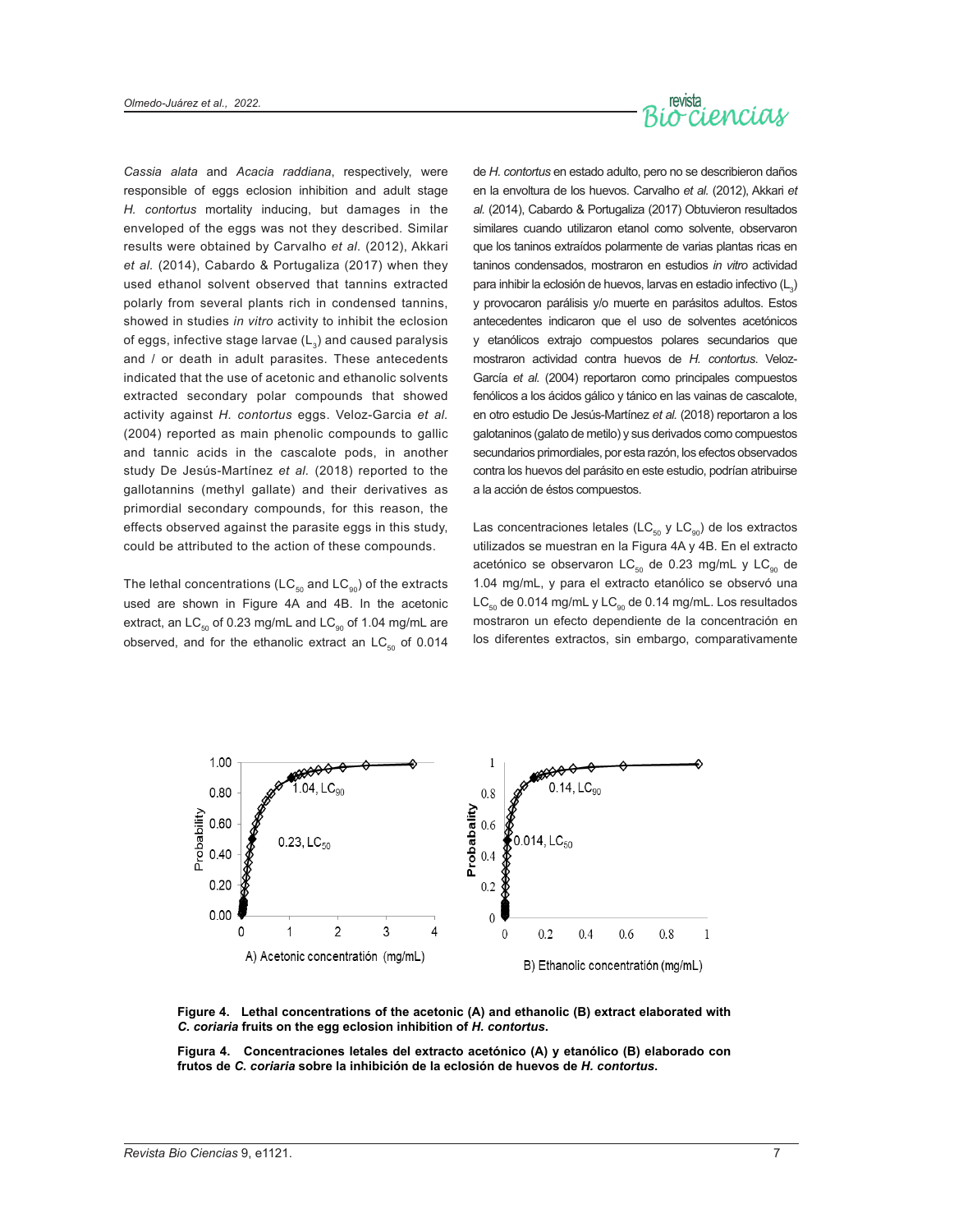

mg/mL and CL<sub>00</sub> of 0.14 mg/mL, are observed. The results showed a concentration-dependent effect in the different extracts, however, comparatively between the two extracts it can be seen that the lethal concentrations of the ethanolic extract were lower compared to acetonic extract, which may indicate that the polar compounds extracted of the *C. coriaria* fruits with the ethanolic solvent, turned out to be more lethal against the eggs of the parasite. Al - Rawahi *et al.* (2013) reported that the solubility of polyphenols is affected by the type of solvents used and their polarity, resulting in extracts with different properties despite being elaborated from the same plant. Dai & Mumper (2010), Al-Farsi *et al.* (2007) observed that 100% acetone extracted flavonoid and phenolic compounds of low polarity. Ringuelet & Viña (2013) mentioned that ethanol is a solvent of excellent solubility to extract polar compounds. The same phenomenon was observed by Castillo-Mitre *et al.* (2017) who reported the different effect of extracts elaborated with *Acacia cochliacantha* leaves using different solvents, against eggs of *H. contortus* and attributed it to polar and non-polar compounds present in the different fractions. Sánchez-Carranza *et al.* (2017) reported that fruits and leaves of *C. coriaria* are a rich source in condensed tannins, such as gallic acid, ethyl gallate and tannic acid, as a basis of hydrolyzable tannins, so the biological activity reported in this study could be related to these metabolites. In addition, the concentration doses used in the study were less than 9% (90 g/kg dry matter) of tannins to cause mortality in the animal (Nawab *et al.,* 2020). Frutos *et al.* (2004) fed finishing lambs daily with diets added with 20.8 g/ kg of dry matter, and they did not observe toxic effects or decrease in the production of the animals. Manuel-Pablo *et al.* (2020) provided daily 45 g of secondary compounds in the fruits of *C. coriaria* without negative effects on health, weight gain and feed conversion of the goats. Pérez, V. *et al.* (2011) reported symptoms such as methemoglobinemia, kidney failure, anorexia, depression and diarrhea in ruminants when they consumed tannins in the diet to higher quantities at 4400 mg/kg of body weight.

#### **Conclusions**

It is concluded that the extract elaborated with *C. coriaria* fruits in acetonic and ethanol solvents entre los dos extractos, se puede observar que las concentraciones letales del extracto etanólico fueron menores en comparación con el extracto acetónico, lo que indicó que los compuestos polares extraídos de los frutos de *C. coriaria* con el solvente etanólico resultaron ser más letales contra los huevos del parásito. Al-Rawahi *et al.* (2013) reportaron que la solubilidad de los polifenoles se ve afectada por el tipo de solventes utilizados y su polaridad, resultando en extractos con diferentes propiedades a pesar de estar elaborados a partir de la misma planta. Dai & Mumper (2010), Al-Farsi *et al.* (2007) observaron que la acetona al 100% extraía compuestos flavonoides y fenólicos de baja polaridad. Ringuelet & Viña (2013) mencionaron que el etanol es un solvente de excelente solubilidad para extraer compuestos polares. El mismo fenómeno fue observado por Castillo-Mitre *et al.* (2017) quienes reportaron diferente efecto de extractos elaborados con hojas de *Acacia cochliacantha* utilizando diferentes solventes, contra huevos de *H. contortus* y lo atribuyeron a compuestos polares y no polares presentes en las diferentes fracciones. Sánchez-Carranza *et al.* (2017) reportaron que frutos y hojas de *C. coriaria* son una fuente rica en taninos condensados, como ácido gálico, galato de etilo y ácido tánico, como base de taninos hidrolizables, por lo que la actividad biológica reportada en este estudio podría estar relacionada con estos metabolitos. Además, las dosis de concentración empleadas en el estudio, fueron inferiores al 9 % (90 g/kg de materia seca) de taninos para causar mortalidad en el animal (Nawab *et al.,* 2020). Frutos *et al.* (2004) alimentaron diariamente corderos de engorde con dietas adicionadas con 20.8 g/ kg de materia seca, y no observaron efectos tóxicos ni disminución en la producción de los animales. Manuel-Pablo *et al.* (2020) proporcionaron diariamente 45 g de compuestos secundarios en los frutos de *C. coriaria* sin efectos negativos sobre la salud, el aumento de peso y la conversión alimenticia de las cabras. Pérez, V. *et al.* (2011) reportaron síntomas como metahemoglobinemia, insuficiencia renal, anorexia, depresión y diarrea en rumiantes cuando consumieron taninos en la dieta en cantidades mayores a 4400 mg/kg de peso corporal.

#### **Conclusiones**

Se concluye que el extracto elaborado con frutos de *C. coriaria* en solventes acetónicos y etanólicos inhibe la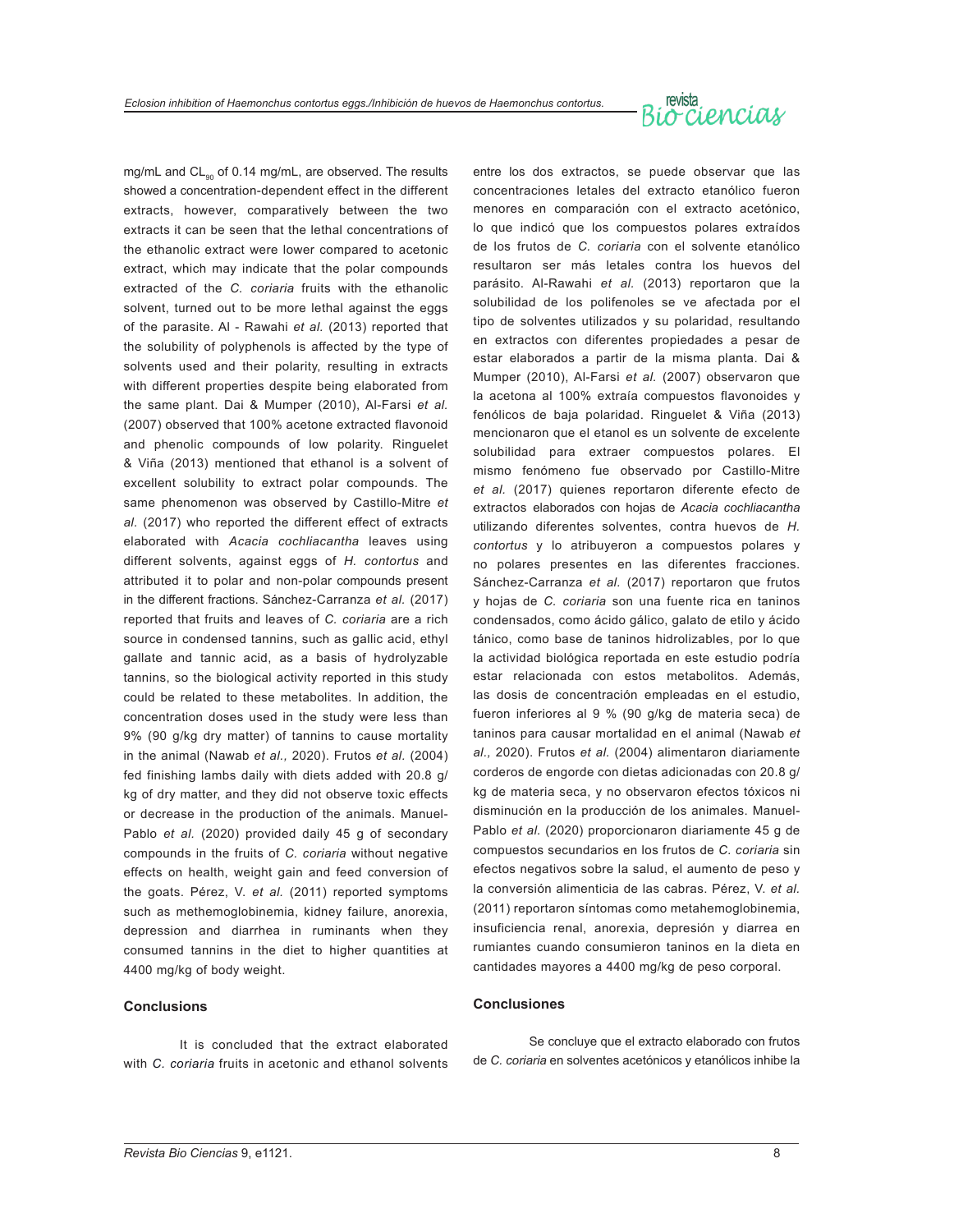

eclosion inhibits *H. contortus* eggs, so it could be an option in the treatment of nematodes in small ruminants, however, it requires more research as antiparasitic for direct and reliable use in animals. The effect on the eggs eclosion inhibition of the parasite was different between the extracts and was attributed to the solvent used because it was the same arboreal fruit. The findings in this study require additional investigations for the identification of the compounds responsible for the EEI, by means of studies of identification of bioactive compounds by high-performance liquid chromatography (HPLC).

#### **Conflicts of Interest**

The authors declare that there are no conflicts of interest regarding the publication of this paper.

#### **Acknowledgements**

Part of this work was supported by INIFAP (project SIGI: 8215734475). This research forms part of the Master's thesis of MVZ Xochitl de Jesús Martínez under the direction of Dr Jaime Olivares-Pérez and Dr Agustín Olmedo-Juárez.

### eclosión de huevos de *H. contortus*, por lo que podría ser una opción en el tratamiento de nematodos en pequeños rumiantes, sin embargo, requiere más investigación como antiparasitario para uso directo y confiable en animales. El efecto sobre la inhibición de la eclosión de huevos del parásito fue diferente entre los extractos y se atribuyó al solvente utilizado, por tratarse del mismo fruto arbóreo. Los hallazgos de este estudio requieren investigaciones adicionales para la identificación de los compuestos responsables de la EEI, mediante estudios de identificación de compuestos bioactivos mediante cromatografía líquida de alta resolución (HPLC).

#### **Conflictos de interés**

Los autores declaran que no existen conflictos de intereses con respecto a la publicación de este artículo.

#### **Agradecimientos**

Parte de este trabajo fue apoyado por INIFAP (proyecto SIGI: 8215734475). Esta investigación forma parte de la tesis de maestría de MVZ Xochitl de Jesús Martínez bajo la dirección del Dr. Jaime Olivares-Pérez y el Dr. Agustín Olmedo-Juárez.

#### **References**

- Ademola, I. O., & Eloff, J. N. (2011). Ovicidal and larvicidal activity of *Cassia alata* leaf acetone extract and fractions on *Haemonchus contortus*: *In vitro* studies. *Pharmaceutical Biology*, 49(5), 539–544. [https://doi.org/10.3109/1388](https://doi.org/10.3109/13880209.2010.526948) [0209.2010.526948](https://doi.org/10.3109/13880209.2010.526948)
- Akkari, H., Rtibi, K., B'chir, F., Rekik, M., Darghouth, M.A., & Gharbi, M. (2014). *In vitro* evidence that the pastoral *Artemisia campestris* species exerts an anthelmintic effect on *Haemonchus contortus* from sheep. *Veterinary Research Communications*, 38, 249–255. <https://doi.org/10.1007/s11259-014-9609-y>
- Al-Farsi, M., Alasalvar, C., Al-Abid, M., Al-Shoaily, K., Al-Amry, M., & Al-Rawahy, F. (2007). Compositional and functional characteristics of dates, syrups, and their by-products. *Food and Chemistry*, 104(3), 943-947. [http://dx.doi.](http://dx.doi.org/10.1016/j.foodchem.2006.12.051) [org/10.1016/j.foodchem.2006.12.051](http://dx.doi.org/10.1016/j.foodchem.2006.12.051)
- AlRawahi, A. S., Rahman, M. S., Guizani, N., & Essa, M. M. (2013). Chemical composition, water sorption isotherm, and phenolic contents in fresh and dried pomegranate peels. *Journal Drying Technology,* 31(3), 257–263. [https://doi.](https://doi.org/10.1080/07373937.2012.710695) [org/10.1080/07373937.2012.710695](https://doi.org/10.1080/07373937.2012.710695)
- Baltrušis, P., Komáromyová, M., Várady, M., Samson-Himmelstjerna, G., & Johan Höglund, J. (2020). Assessment of the F200Y mutation frequency in the β tubulin gene of *Haemonchus contortus* following the exposure to a discriminating concentration of thiabendazole in the egg hatch test. *Experimental Parasitology*, 217, 107957. <https://doi.org/10.1016/j.exppara.2020.107957>
- Cabardo, D. E., & Portugaliza, H. P. (2017). Anthelmintic activity of *Moringa oleifera* seed aqueous and ethanolic extracts against *Haemonchus contortus* eggs and third stage larvae. *[International Journal of Veterinary Science and](https://www.sciencedirect.com/science/journal/23144599)  [Medicine](https://www.sciencedirect.com/science/journal/23144599)*, 5(1), 30-34. <https://doi.org/10.1016/j.ijvsm.2017.02.001>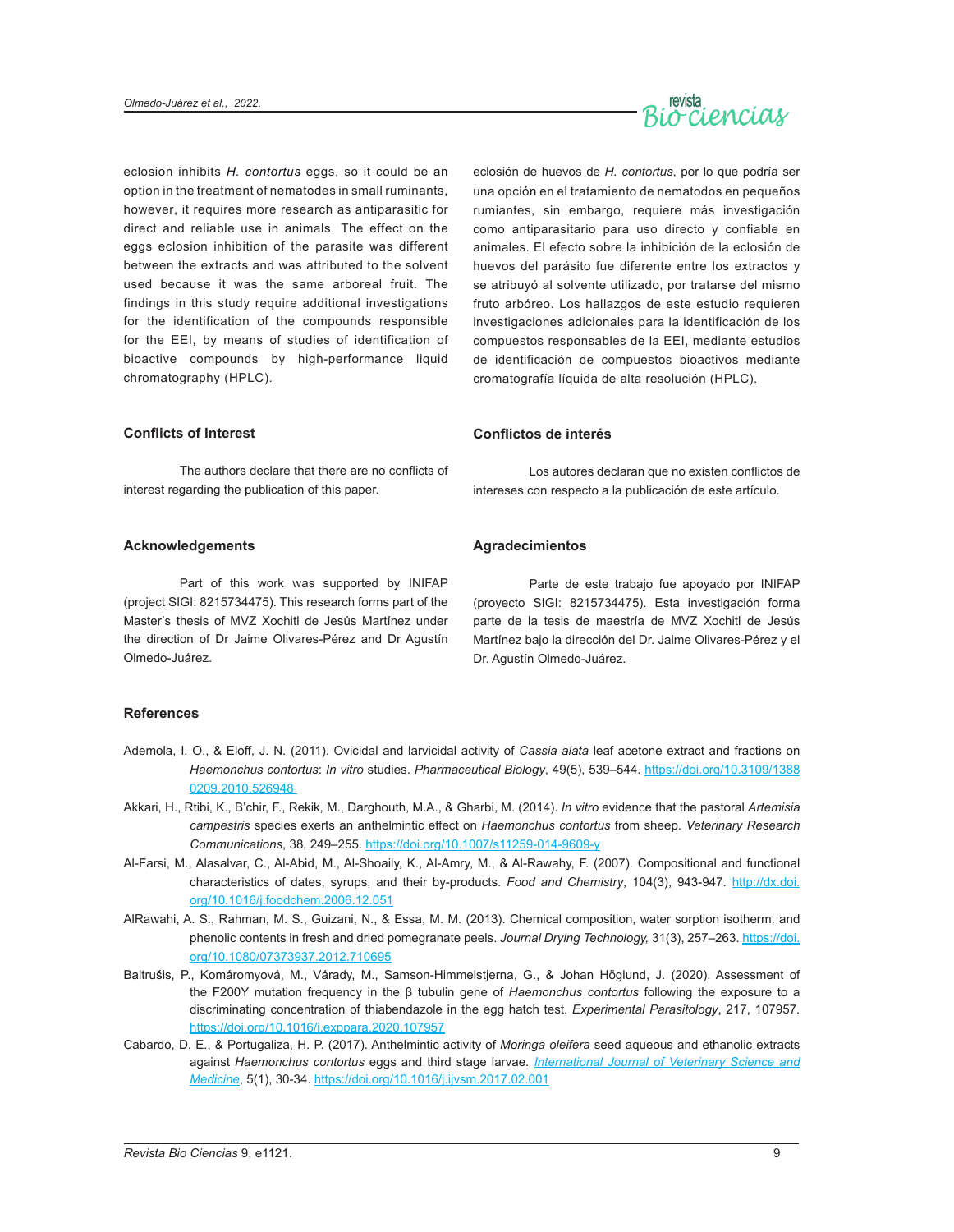*Eclosion inhibition of Haemonchus contortus eggs./Inhibición de huevos de Haemonchus contortus.*

- Canul-Ku, H. L., Rodríguez-Vivas, R. I., Torres-Acosta, J. F. J., Aguilar- Caballero, A. J., Pérez-Cogollo, L. C., & Ojeda-Chi, M. M. (2012). Prevalence of cattle herds with ivermectin resistant nematodes in the hot sub-humid tropics of Mexico. *Veterinary Parasitology*, 183(3-4), 292–298. <https://doi.org/10.1016/j.vetpar.2011.07.029>
- Carvalho, C. O., Chagas, A. C. S., Cotinguiba, F., Furlanc, M., Brito, L. G., Chaves, F. C. M., Stephan, M. P., Bizzo, H. R., & Amarante, A. F. T. (2012). The anthelmintic effect of plant extracts on *Haemonchus contortus* and *Strongyloides venezuelensis*. *Veterinary Parasitology*, 183(3-4), 260– 268.<https://doi.org/10.1016/j.vetpar.2011.07.051>
- Castillo-Mitre, G. F., Olmedo-Juárez, A., Rojo-Rubio, R., Cortázar-González, M., Mendoza-de Gives, P., Hernández-Beteta, E. E., Reyes-Guerrero, D. E., López- Arellano, M. E., Vázquez-Armijo, J. F., Ramírez-Vargas, G., & Zamilpa, A. (2017). Caffeoyl and coumaroyl derivatives from *Acacia cochliacantha* exhibit ovicidal activity against *Haemonchus contortus*. *Journal of Ethnopharmacology*. 204, 125–131.<https://doi.org/10.1016/j.jep.2017.04.010>
- Dai, J., & Mumper, R. J. (2010). Plant phenolics: extraction, analysis and their antioxidant and anticancer properties. *Molecules*, 15(10), 7313–7352.<https://doi.org/10.3390/molecules15107313>
- De Jesús-Martínez, X., Olmedo-Juárez, A., Olivares-Pérez, J., Zamilpa, A., Mendoza-De Gives, P., López-Arellano, M. E., Rojas-Hernández, S., Villa-Mancera, A., Camacho-Díaz, L. M., & Cipriano-Salazar, M. (2018). In Vitro Anthelmintic Activity of Methanolic Extract from *Caesalpinia coriaria* J. Willd Fruits against *Haemonchus contortus* Eggs and Infective Larvae. *BioMed Research International*, 2018, 7375693. <https://doi.org/10.1155/2018/7375693>
- Delgado, A., Núñez, O., Aguilera, V. L., Palacios, D., Salas, R. J., Berbert, G., González, M., & Fernández, N. (2016). Acción ovicida in vitro del extracto hidro-alcoholico crudo de la semilla de *Pouteria sapota* (mamey colorado) contra huevos de *Haemonchus contortus*. Primer reporte. *Revista de Producción Animal*, 28(2-3), 51-54. [http://scielo.](http://scielo.sld.cu/scielo.php?script=sci_arttext&pid=S2224-79202016000200007) [sld.cu/scielo.php?script=sci\\_arttext&pid=S2224-79202016000200007](http://scielo.sld.cu/scielo.php?script=sci_arttext&pid=S2224-79202016000200007)
- Delgado-Núñez, E. J., Zamilpa, A., González-Cortazar, M., Olmedo-Juárez, A., Cardoso-Taketa, A., Sánchez-Mendoza, E., Tapia-Maruri, D., Salinas-Sánchez, D. O., & Mendoza-de Gives, P. (2020) Isorhamnetin: A Nematocidal Flavonoid from *Prosopis laevigata* Leaves Against *Haemonchus contortus* Eggs and Larvae. *Biomolecules*, 10(5), 773. <https://doi.org/10.3390/biom10050773>
- Ehsan, M., Hu, R. S., Liang, Q. L., Hou, J. L., Song, X., Yan, R., Zhu, X. Q., & Li, X. (2020). Advances in the Development of Anti-*Haemonchus contortus* Vaccines: Challenges, Opportunities, and Perspectives. *Vaccines*, 8(3), 1-18. [http://](http://dx.doi.org/10.3390/vaccines8030555) [dx.doi.org/10.3390/vaccines8030555](http://dx.doi.org/10.3390/vaccines8030555)
- Frutos, P., Raso, M., Hervás, G., Mantecón, A. R., Pérez, V., & Giráldez, F. J. (2004). Is there any detrimental effect when a chestnut hydrolysable tannin extract is included in the diet of finishing lambs?. *Animal Research, 53*(2), 127-136. <https://doi.org/10.1051/animres:2004001>
- García-Ortiz, N., Aguilar-Marcelino, L., Mendoza-de-Gives, P., López-Arellano, M. E., Bautista-Garfias, C. R., & González-Garduño, R. (2015). *In vitro* predatory activity of *Lasioseius penicilliger* (Arachnida: Mesostigmata) against three nematode species: *Teladorsagia circumcincta, Meloidogyne sp.* and *Caenorhabditis elegans*. *Veterinaria México*, 2(1), 1-8. <http://dx.doi.org/10.21753/vmoa.2.1.340>
- Kaplan, M. R., & Vidyashankar, N. A. (2012). An inconvenient truth: Global worming and anthelmintic resistance. *Veterinary Parasitology*, 186(1-2), 70-78. <https://doi.org/10.1016/j.vetpar.2011.11.048>
- Laca-Megyesi, Š., Königová, A., Babják, M., Molnár, L., Rajský, M., Szestáková,E., Major, P., Soroka, J., Urda-Dolinská, M., Komáromyová, M., & Várady, M*.* (2020). Wild ruminants as a potential risk factor for transmission of drug resistance in the abomasal nematode *Haemonchus contortus*. *European Journal of Wildlife Research,* 66**,** 9. <https://doi.org/10.1007/s10344-019-1351-x>
- León-Castro, Y., Olivares-Pérez, J., Rojas-Hernández, S., Villa-Mancera, A., Valencia-Almazán, M. T., Hernández-Castro, E., Córdova-Izquierdo A., & Jiménez-Guillén R. (2015). Chemical composition of three tree fodders and effect in control *Haemonchus contortus* and change of body weight in kids. *Ecosistemas y Recursos Agropecuarios*, 2(5), 193-201.<https://www.redalyc.org/pdf/3586/358638159007.pdf>
- Manuel-Pablo, A., Elghandour, M. M. Y., Olivares-Pérez, J., Rojas-Hernández, S., Cipriano-Salazar, M., Cruz-Lagunas, B., & Camacho-Diaz, L. M. (2020) Productive performance, rumen fermentation and carcass yield of goats supplemented with cascalote fruit (*Caesalpinia coriaria* J. Wild.). *Agroforestry Systems,* 94, 1381–1391. [https://](https://doi.org/10.1007/s10457-018-0312-9) [doi.org/10.1007/s10457-018-0312-9](https://doi.org/10.1007/s10457-018-0312-9)